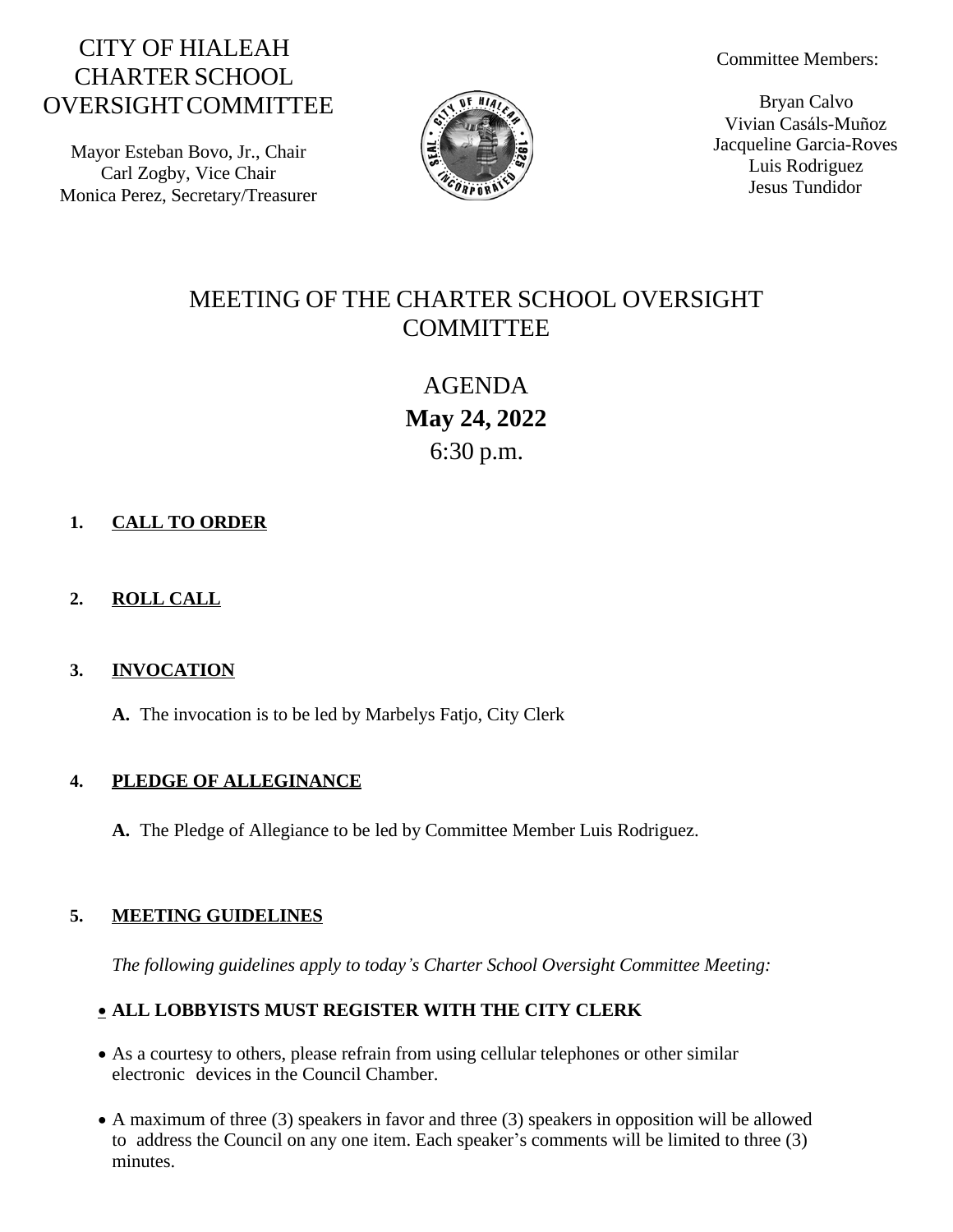- No signs or placards, in support of or in opposition to an item or speaker, shall be permitted within the Council Chamber.
- Any person, whether participating via the web platform, telephonic conferencing or physical presence at City Hall, interested in making comments or posing questions on matters of public concern or on any item on the agenda, may do so during the meeting.
- Members of the public may address the City Council on any item pertaining to City business during the Comments and Questions portion of the meeting. A member of the public is limited to one appearance before the City Council and the speaker's comments will be limited to three (3) minutes.
- The public can view public meetings on the City's YouTube pag[e](http://www.youtube.com/cityofhialeahgov) [\(w](http://www.youtube.com/cityofhialeahgov)w[w.youtube.com/cityofhialeahgov](http://www.youtube.com/cityofhialeahgov) ).
- Members of the public may hear the meeting live through telephonic conferencing using any telephone or cellular phone service. A smart device or computer are not necessary to participate in the meeting if you join by phone.
- All persons participating via the web platform will be muted during the meeting until called upon to be heard. Participation through Zoom requires a computer or smart mobile device with a microphone and web camera. The participant may elect to participate in the meeting using audio only or appear through both audio and video. The video function of all participants appearing through video will be turned off until called upon to be heard.

### **6. COMMENTS AND QUESTIONS**

### **7. ANNOUNCEMENT OF AMENDMENTS/CORRECTIONS TO THE AGENDA**

### **8. CONSENT AGENDA**

*All items listed with letter designations are considered routine and will be enacted by one motion. There will be no separate discussion of these items unless a Committee Member or a resident so requests, in which case the item(s) will be removed from the consent agenda and considered along with the regular order of business.*

**A.** Request permission to approve the minutes of City of Hialeah Charter School Oversight Committee meeting of **March 8, 2022.**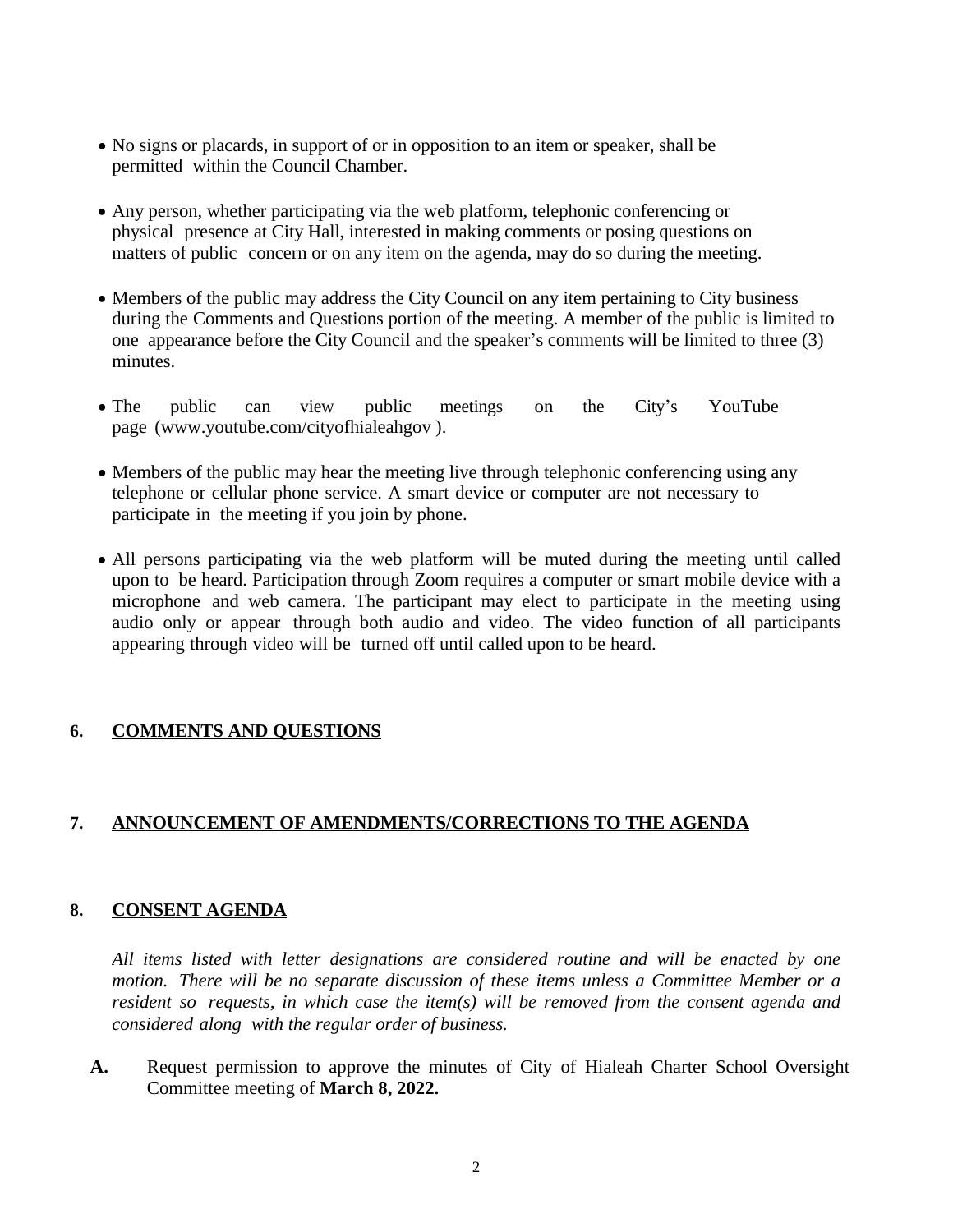- **B.** Request permission to approve the executed ESSER II Get There Faster Career Dual Enrollment Pathways Expansion Grant Charter School Attestation.
- **C.** Request permission to approve the executed ESSER II Get There Faster Career Dual Enrollment Pathways Expansion Grant Florida Department of Education Project Application for \$10,166.00.
- **D.** Request permission to approve the executed 2021-2022 Title IV Florida Department of Education Project Application for \$36,442.00.
- **E.** Request permission to approve the executed Title II Charter School Reimbursement Checklist for Quarter 3.
- **F.** Request permission to approve the executed Certified Public Account form.
- **G.** Request permission to approve the executed Representation Letter with Caballero Fierman Llerena & Garcia, LLP.
- **H.** Request permission to approve the executed 990/8879-EO IRS E-File Signature Authorization for an Exempt Organization form for 2020.
- **I.** Request permission to approve the ratified annual expenditure of the lease for the **City of Hialeah Educational Academy** to **City of Hialeah** from **\$522,500** to **\$526,075**. Funding for this expenditure will be drawn from Fiscal 21-22 budget against account number **360.**
- **J.** Request permission to approve the ratified annual expenditure of the cost allocation for the **City of Hialeah Educational Academy** to **City of Hialeah** (this is an active corporation in good standing in the State of Florida) from **\$71,250** to **\$71,738**. Funding for this expenditure will be drawn from Fiscal 21-22 budget against account number **360**.
- **K.** Request permission to approve the ratified annual expenditure of the usage fee for the **City of Hialeah Educational Academy** to **City of Hialeah** (this is an active corporation in good standing in the State of Florida) from **\$125,454** to **\$124,967**. Funding for this expenditure will be drawn from Fiscal 21-22 budget against account number **360**.
- **L.** Request permission to approve the ratified annual expenditure for the purchase of virtual education for the **City of Hialeah Educational Academy** to **Doral College** from **\$52,000** to **\$65,000**. Funding for this expenditure will be drawn from Fiscal 21-22 budget against account number **0310-0316**.
- **M.** Request permission to approve the ratified annual expenditure for the purchase of administrative supplies for the **City of Hialeah Educational Academy** to **HGI Technologies** (this is an active corporation in good standing in the State of Florida) from **\$17,500** to **\$23,000**. Funding for this expenditure will be drawn from Fiscal 21-22 budget against account number **511**.
- **N.** Request permission to approve the ratified annual expenditure for the purchase of computer hardware for the **City of Hialeah Educational Academy** to **IT Savvy** (this is an active corporation in good standing in the State of Florida) from **\$20,000** to **\$21,000**. Funding for this expenditure will be drawn from Fiscal 21-22 budget against account number **643**.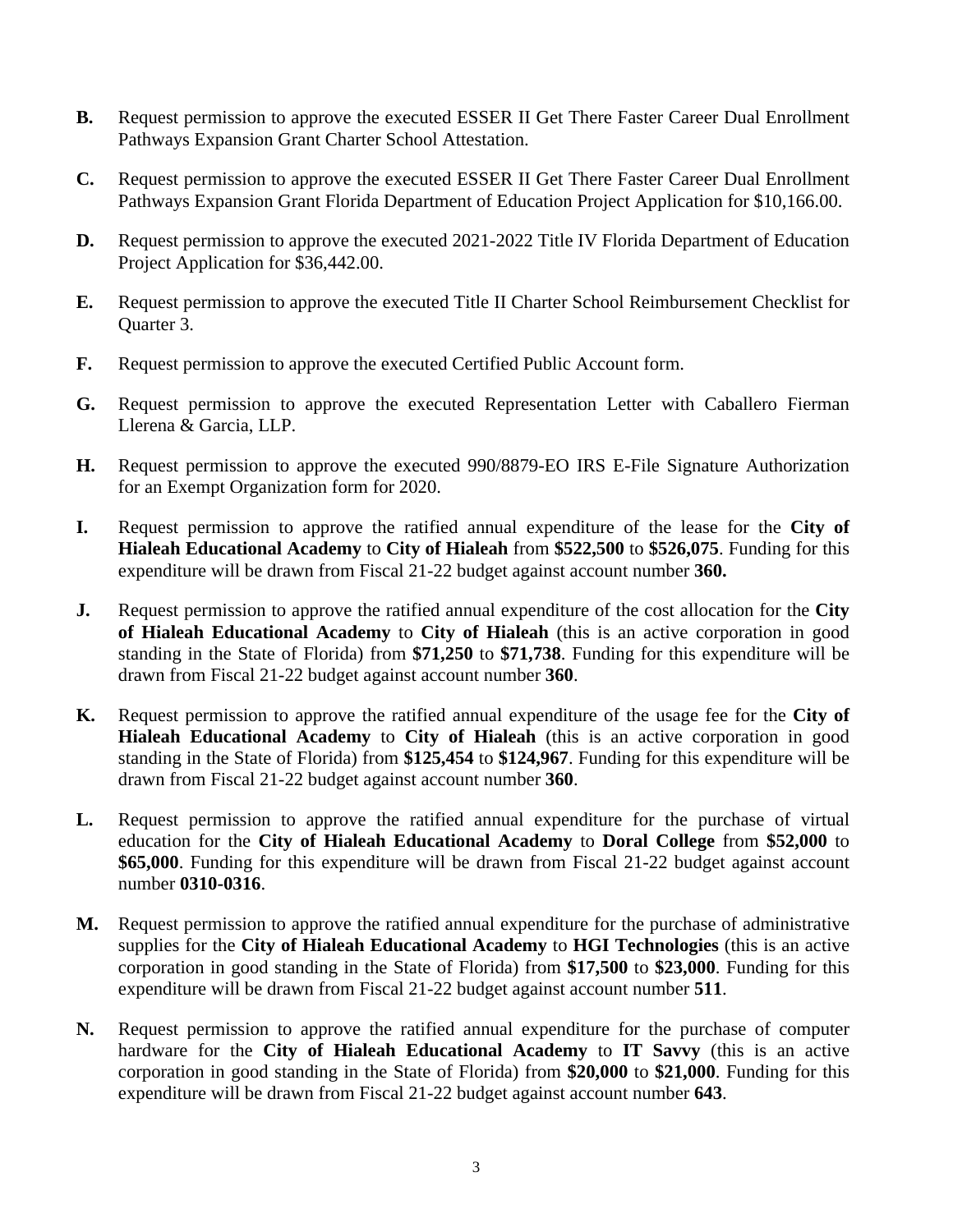- **O.** Request permission to approve the annual expenditure for professional services for the **City of Hialeah Educational Academy** to **Academica Dade, LLC** (this is an active corporation in good standing in the State of Florida) not to exceed **\$434,250**. Funding for this expenditure will be drawn from Fiscal 22-23 budget against account number **314**.
- **P.** Request permission to approve the annual expenditure for procurement of advertising services though professional services for the **City of Hialeah Educational Academy** to **Alain Studios** (this is an active corporation in good standing in the State of Florida) not to exceed **\$30,000**. Funding for this expenditure will be drawn from Fiscal 22-23 budget against account number **372**.
- **Q.** Request permission to approve the annual expenditure for procurement of dual enrollment textbooks for the **City of Hialeah Educational Academy** to **Amazon** not to exceed **\$25,000.** Funding for this expenditure will be drawn from Fiscal 22-23 budget against account number **521**.
- **R.** Request permission to approve the annual expenditure for procurement of materials and supplies for the **City of Hialeah Educational Academy** to **A-Team Office Products** not to exceed \$45,000. Funding for this expenditure will be drawn from Fiscal 22-23 budget against account number **511**.
- **S.** Request permission to approve the annual expenditure for procurement of furniture for the **City of Hialeah Educational Academy** to **A-Team Office Products** not to exceed **\$19,000**. Funding for this expenditure will be drawn from Fiscal 22-23 budget against account number **641**.
- **T.** Request permission to approve the annual expenditure for janitorial supplies for the **City of Hialeah Educational Academy** to **Cheney Brothers** not to exceed **\$25,000**. Funding for this expenditure will be drawn from Fiscal 22-23 budget against account number **513**.
- **U.** Request permission to approve the annual expenditure for procurement of food for the **City of Hialeah Educational Academy** to **Cheney Brothers** not to exceed **\$150,000**. Funding for this expenditure will be drawn from Fiscal 22-23 budget against account number **570**.
- **V.** Request permission to approve the annual expenditure for procurement of food for the **City of Hialeah Educational Academy** to **Cici's Pizza** not to exceed **\$50,000**. Funding for this expenditure will be drawn from Fiscal 22-23 budget against account number **570**.
- **W.** Request permission to approve the annual expenditure of the lease for the **City of Hialeah Educational Academy** to **City of Hialeah** not to exceed **\$530,750**. Funding for this expenditure will be drawn from Fiscal 22-23 budget against account number **360**.
- **X.** Request permission to approve the annual expenditure for legal services for the **City of Hialeah Educational Academy** to **City of Hialeah** not to exceed **\$60,000**. Funding for this expenditure will be drawn from Fiscal 22-23 budget against account number **312**.
- **Y.** Request permission to approve the annual expenditure for cost allocation for the **City of Hialeah Educational Academy** to **City of Hialeah** not to exceed **\$72,375**. Funding for this expenditure will be drawn from Fiscal 22-23 budget against account number **360**.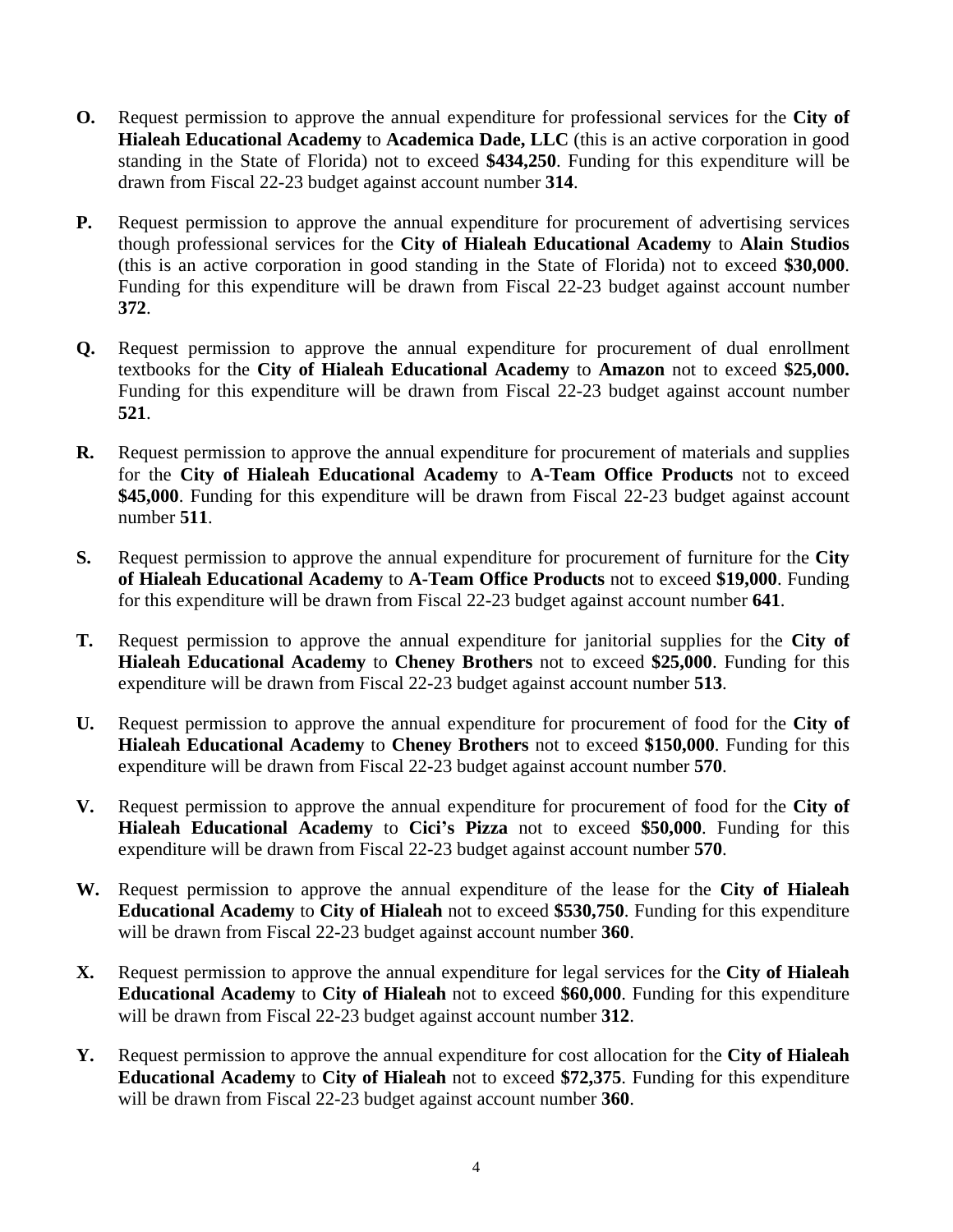- **Z.** Request permission to approve the annual expenditure for the usage fee for the **City of Hialeah Educational Academy** to **City of Hialeah** not to exceed **\$130,230.32**. Funding for this expenditure will be drawn from Fiscal 22-23 budget against account number **360**.
- **AA.** Request permission to approve the annual expenditure for procurement of remodeling and renovation for the **City of Hialeah Educational Academy** to **Civica** not to exceed **\$25,000**. Funding for this expenditure will be drawn from Fiscal 22-23 budget against account number **681**.
- **BB.** Request permission to approve the annual expenditure for procurement of licenses for the **City of Hialeah Educational Academy** to **Colegia** not to exceed **\$34,000**. Funding for this expenditure will be drawn from Fiscal 22-23 budget against account number **522 - ESSER III Grant**.
- **CC.** Request permission to approve the annual expenditure for procurement of communications for the **City of Hialeah Educational Academy** to **Comcast** not to exceed **\$22,000**. Funding for this expenditure will be drawn from Fiscal 22-23 budget against account number **370**.
- **DD.** Request permission to approve the annual expenditure for procurement of licenses for the **City of Hialeah Educational Academy** to **Curriculum Associates** not to exceed **\$23,000**. Funding for this expenditure will be drawn from Fiscal 22-23 budget against account number **522- ESSER III Grant**.
- **EE.** Request permission to approve the annual expenditure for procurement of remodeling and renovation for the **City of Hialeah Educational Academy** to **Dade Builders** not to exceed **\$139,500**. Funding for this expenditure will be drawn from Fiscal 22-23 budget against account number **681**.
- **FF.** Request permission to approve the annual expenditure for procurement of virtual education though professional services for the **City of Hialeah Educational Academy** to **Doral College** not to exceed **\$65,000**. Funding for this expenditure will be drawn from Fiscal 22-23 budget against account number **0310-0316**.
- **GG.** Request permission to approve the annual expenditure for procurement of professional development virtual education for the **City of Hialeah Educational Academy** to **Doral Leadership** not to exceed **\$45,000**. Funding for this expenditure will be drawn from Fiscal 22-23 budget against account number **0310-0323- Title II**.
- **HH.** Request permission to approve the annual expenditure for procurement of licenses for the **City of Hialeah Educational Academy** to **Edgenuity** not to exceed **\$21,000**. Funding for this expenditure will be drawn from Fiscal 22-23 budget against account number **522- ESSER III Grant**.
- **II.** Request permission to approve the annual expenditure for procurement of advertising services though professional services for the **City of Hialeah Educational Academy** to **Educational Brands** not to exceed \$25,000. Funding for this expenditure will be drawn from Fiscal 22-23 budget against account number **372**.
- **JJ.** Request permission to approve the annual expenditure for procurement of insurance for the **City of Hialeah Educational Academy** to **Egis Insurance & Risk Advisors** not to exceed \$**51,000**.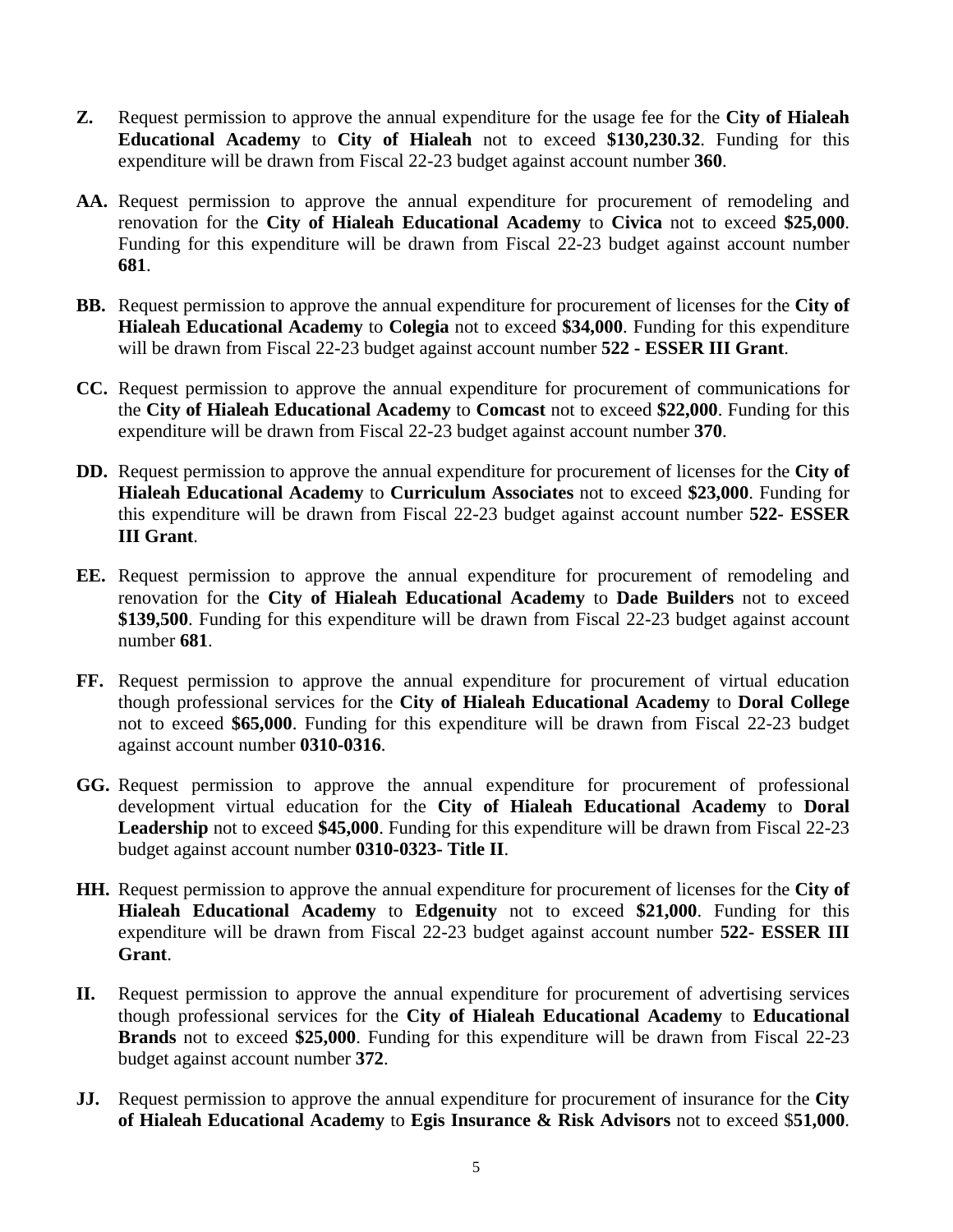Funding for this expenditure will be drawn from Fiscal 22-23 budget against account number **320**.

- **KK.** Request permission to approve the annual expenditure for procurement of furniture for the **City of Hialeah Educational Academy** to **Ernie Morris** not to exceed \$**21,000**. Funding for this expenditure will be drawn from Fiscal 22-23 budget against account number **641**.
- **LL.** Request permission to approve the annual expenditure for procurement of dual enrollment textbooks for the **City of Hialeah Educational Academy** to **FHEG Miami-Dade Bookstore** not to exceed \$**15,000**. Funding for this expenditure will be drawn from Fiscal 22-23 budget against account number **521**.
- **MM.** Request permission to approve the annual expenditure for procurement of electricity for the **City of Hialeah Educational Academy** to **Florida Power and Light** not to exceed \$**95,000**. Funding for this expenditure will be drawn from Fiscal 22-23 budget against account number **430**.
- **NN.** Request permission to approve the annual expenditure for professional services for the **City of Hialeah Educational Academy** to **Franklin Covey** not to exceed **\$30,000**. Funding for this expenditure will be drawn from Fiscal 22-23 budget against account number **315- ESSER III Grant**.
- **OO.** Request permission to approve the annual expenditure for procurement of administrative supplies for the **City of Hialeah Educational Academy** to **HGI Technologies** not to exceed \$**17,500**. Funding for this expenditure will be drawn from Fiscal 22-23 budget against account number **511.**
- **PP.** Request permission to approve the annual expenditure for procurement of repairs and maintenance for the **City of Hialeah Educational Academy** to **Home Depot** not to exceed \$**20,000**. Funding for this expenditure will be drawn from Fiscal 22-23 budget against account number **513**
- **QQ.** Request permission to approve the annual expenditure for procurement of computer hardware for the **City of Hialeah Educational Academy** to **IT Savvy** not to exceed \$**150,000**. Funding for this expenditure will be drawn from Fiscal 22-23 budget against account number **643-ESSER III Grant**.
- **RR.** Request permission to approve the annual expenditure for procurement of dual enrollment for the **City of Hialeah Educational Academy** to **Miami Dade College** not to exceed \$**40,000**. Funding for this expenditure will be drawn from Fiscal 22-23 budget against account number **0310-0316.**
- **SS.** Request permission to approve the annual expenditure for professional services for the **City of Hialeah Educational Academy** to **Medhire Staffing** not to exceed **\$45,000**. Funding for this expenditure will be drawn from Fiscal 22-23 budget against account number **315- ESSER III Grant.**
- **TT.** Request permission to approve the annual expenditure for procurement of licenses for the **City of Hialeah Educational Academy** to **Newsela** not to exceed **\$17,000**. Funding for this expenditure will be drawn from Fiscal 22-23 budget against account number **522- ESSER III Grant**.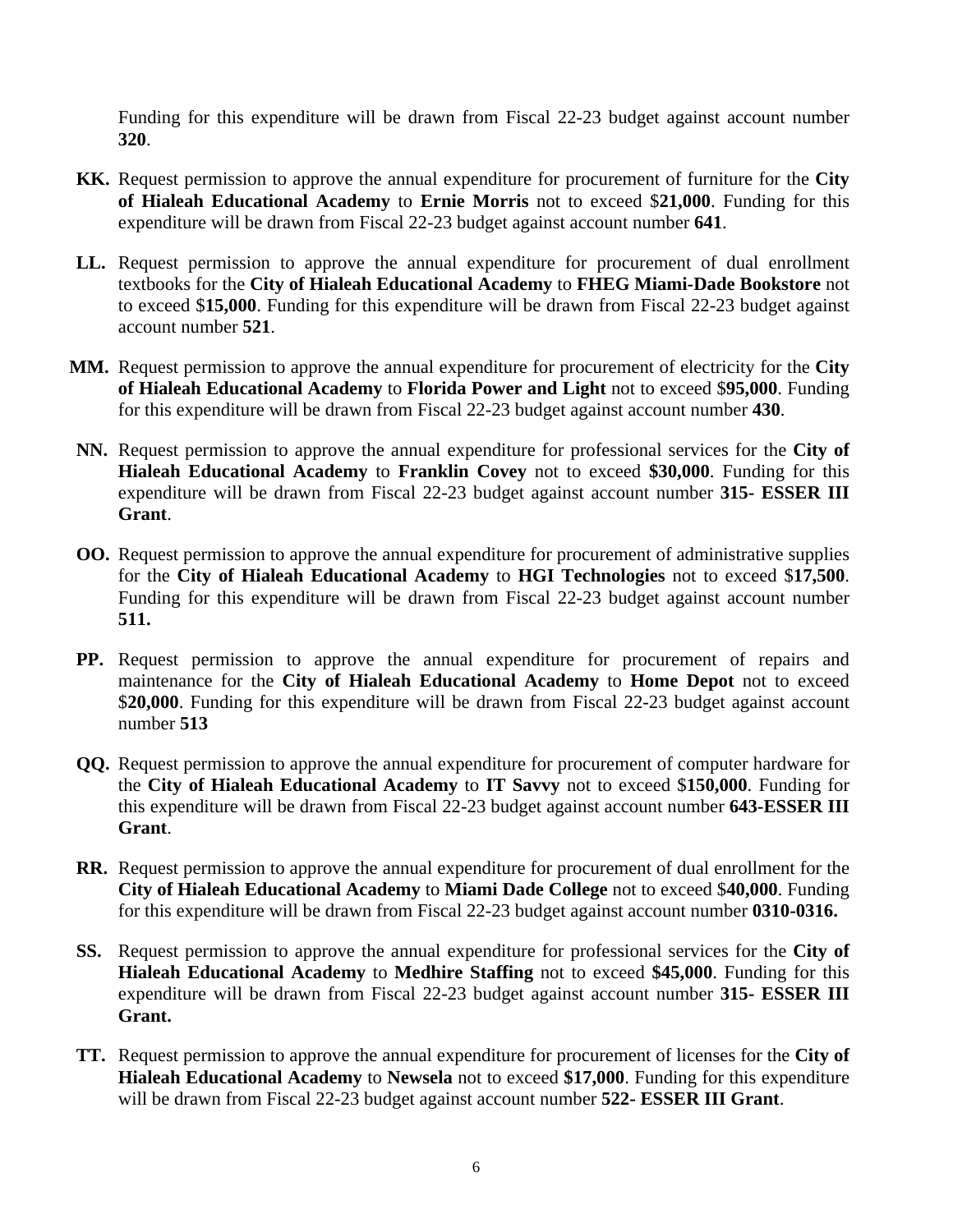- **UU.** Request permission to approve the annual expenditure for procurement of materials and supplies for the **City of Hialeah Educational Academy** to **Performance Team Sports** not to exceed **\$20,000**. Funding for this expenditure will be drawn from Fiscal 22-23 budget against account number **512.**
- **VV.** Request permission to approve the annual expenditure for procurement of for the textbooks for the **City of Hialeah Educational Academy** to **Savvas Learning Company** not to exceed **\$15,000**. Funding for this expenditure will be drawn from Fiscal 22-23 budget against account number **642.**
- **WW.** Request permission to approve the annual expenditure for procurement of for the licenses for the **City of Hialeah Educational Academy** to **Savvas Learning Company** not to exceed **\$60,000**. Funding for this expenditure will be drawn from Fiscal 22-23 budget against account number **522- ESSER III Grant.**
- **XX.** Request permission to approve the annual expenditure for procurement for travel for the **City of Hialeah Educational Academy** to **Sojourn Travel** not to exceed **\$33,000**. Funding for this expenditure will be drawn from Fiscal 22-23 budget against account number **330.**
- **YY.** Request permission to approve the annual expenditure for procurement for AP Exams for the **City of Hialeah Educational Academy** to **The College Board** not to exceed **\$24,000**. Funding for this expenditure will be drawn from Fiscal 22-23 budget against account number **512.**
- **ZZ.** Request permission to approve the annual expenditure for procurement for lease equipment for the **City of Hialeah Educational Academy** to **US Banks** not to exceed **\$20,000**. Funding for this expenditure will be drawn from Fiscal 22-23 budget against account number **360.**
- **AAA.** Request permission to approve the annual expenditure for procurement for waste services for the **City of Hialeah Educational Academy** to **Waste Management** not to exceed **\$53,000**. Funding for this expenditure will be drawn from Fiscal 22-23 budget against account number **380.**
- **BBB.** Request permission to approve the annual expenditure for procurement for remodeling and renovations for the **City of Hialeah Educational Academy** to **State Contracting and Engineering Corp** not to exceed **\$28,000**. Funding for this expenditure will be drawn from Fiscal 21-22 budget against account number **681**.
- **CCC.** Request permission to approve the executed Florida Department of Education ESSER Fund under the American Recue Plan (ARP) Act Project Application in the amount of \$2,864,924.02 TAPS Number 22A175.
- **DDD.** Request permission to approve the executed Application for Renewal of Fictitious Name.
- **EEE.** Request permission to approve the attached Miami-Dade County Public Schools calendar for the City of Hialeah Education Academy 2022-2023 school year.
- FFF. Requesting to approved the executed requested certificate extension for teacher Darwin Leon.

### **9. PRESENTATION OF FINANCIAL REPORTS BY ACADEMICA DADE LLC**